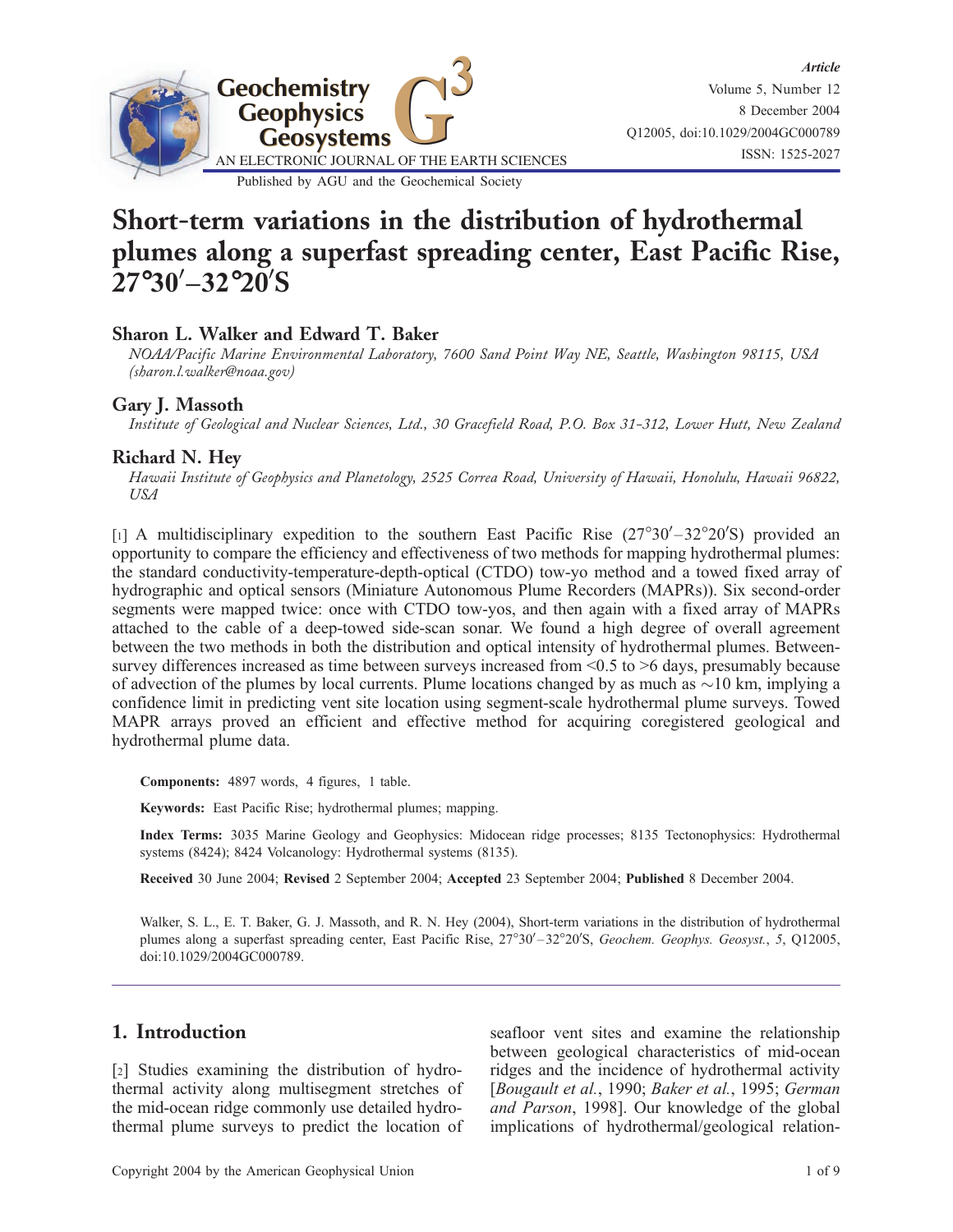

ships is limited by the small fraction  $(\sim 10\%)$ of global mid-ocean ridge system that has been surveyed comprehensively to date [Baker and German, 2004]. Our ability to estimate the location of vent sites, and thus improve the efficiency of seafloor sampling and imaging studies, is limited because plumes are subject to advection along and across ridge axes in a complex response to nearbottom current flows at tidal and other periods. At any instant a plume may be centered directly over or kilometers away from its source location. High frequency repeat surveys of entire ridge crest segments are rare, but can improve our knowledge of large-scale spatial variability and plume movement over temporal scales of hours to days.

**Geochemistry Geophysics**

[3] To improve our knowledge of short-term variability in hydrothermal plume distributions, we took advantage of a multidisciplinary study of the superfast spreading East Pacific Rise (EPR) between  $27^{\circ}30'$  and  $32^{\circ}20'$ S that featured repeat surveys of the ridge crest using different tools. The March–April, 1998, RAPA NUI expedition onboard the R/V Melville [Baker et al., 2002; Hey et al., 2004] conducted two systematic surveys of six second-order segments, with a time lag of <0.5–>6 days between surveys on each segment. Each segment was surveyed once for hydrothermal plumes using a standard conductivity/temperature/ depth/optical (CTDO) tow-yo [Baker et al., 1995] and again for high-resolution acoustical imagery using the WHOI DSL-120 kHz deep-towed sidescan sonar system with up to six Miniature Autonomous Plume Recorders (MAPRs) [Baker and Milburn, 1997] attached. Both the CTDO and DSL-120/MAPR surveys were enhanced by the addition of the PMEL SUAVE, an in situ chemical analyzer that measures Fe, Mn, and hydrographic parameters, including light backscattering, which provided additional chemical characterization of plumes as they were mapped [Massoth et al., 1998; Massoth and Hey, 1998; Hey et al., 2004].

[4] The MAPR is a hydrographic and optical recorder designed to detect plumes in conjunction with operations such as rock (wax) cores, dredges, and deep-towed geophysical and bottom imaging packages where a wire is lowered to the seafloor but no water column data are usually recovered. MAPRs have been used on each of these kinds of operations to detect hydrothermal plumes in a wide variety of geological settings [Scheirer et al., 1998; German et al., 1998, 2000; Baker et al., 2001a], and are proving to be efficient tools for maximizing plume survey opportunities. In this paper we make

a detailed comparison of the results of plume surveys from CTDO and MAPR tows to verify that utilizing multiple MAPR sensors on a deep tow cable is comparable to CTDO surveys for detecting and mapping hydrothermal plumes. We evaluate the variability in plume distributions revealed by the repeat surveys and define confidence limits for estimating vent locations on the seafloor from segment-scale plume surveys.

## 2. Methods

## 2.1. Study Area

[5] The large non-transform offset between the Easter and Juan Fernandez microplates on the southern EPR consists of two limbs of a dual propagating rift system [Naar and Hey, 1991; Hey et al., 1995; Korenaga and Hey, 1996]. Spreading rates range from 0 to  $\sim$ 150 mm/yr, the fastest anywhere in the world. The east and west ridges form a large overlapping spreading system between about  $28^{\circ}30'$ S and  $29^{\circ}30'$ S with a separation of 120 km (Figure 1). The west and east ridges are each divided into four segments by second-order overlapping spreading centers (OSC), designated W1 through W4 and E1 through E4, respectively, that are separated by  $1-7$  km widths over distances of  $2-14$  km [*Martinez et al.*, 1997; Korenaga and Hey, 1996]. Hey et al. [2004] describe discontinuities that further divide these segments into subsegments delineated by nonintersecting rift zones or inflation boundaries. Segments W3, W4, and E1 through E4 were surveyed in their entirety during this expedition. The crosssectional area [Scheirer and Macdonald, 1993] for individual segments varies from  $\sim 0$  to  $\geq 8$  km<sup>2</sup>, and axial depths vary from  $2100$  to  $2960$  m [Martinez et al., 1997] (Figure 2). Baker et al. [2002] and Hey et al. [2004] discuss the relationship of hydrothermal venting to the variable geology along these segments.

## 2.2. CTDO Tow-Yos

[6] CTDO tow-yos used a high-precision Sea Bird 911plus CTD with a light-backscattering sensor (LBSS). LBSS measurements are relative rather than absolute measures of the light backscattering coefficient and can differ slightly among individual sensors [Baker et al., 2001b]. We report our results in terms of nephelometric turbidity units (NTUs) according to the expression

$$
\Delta \text{NTU} = (V_r - V_b)/a_n,
$$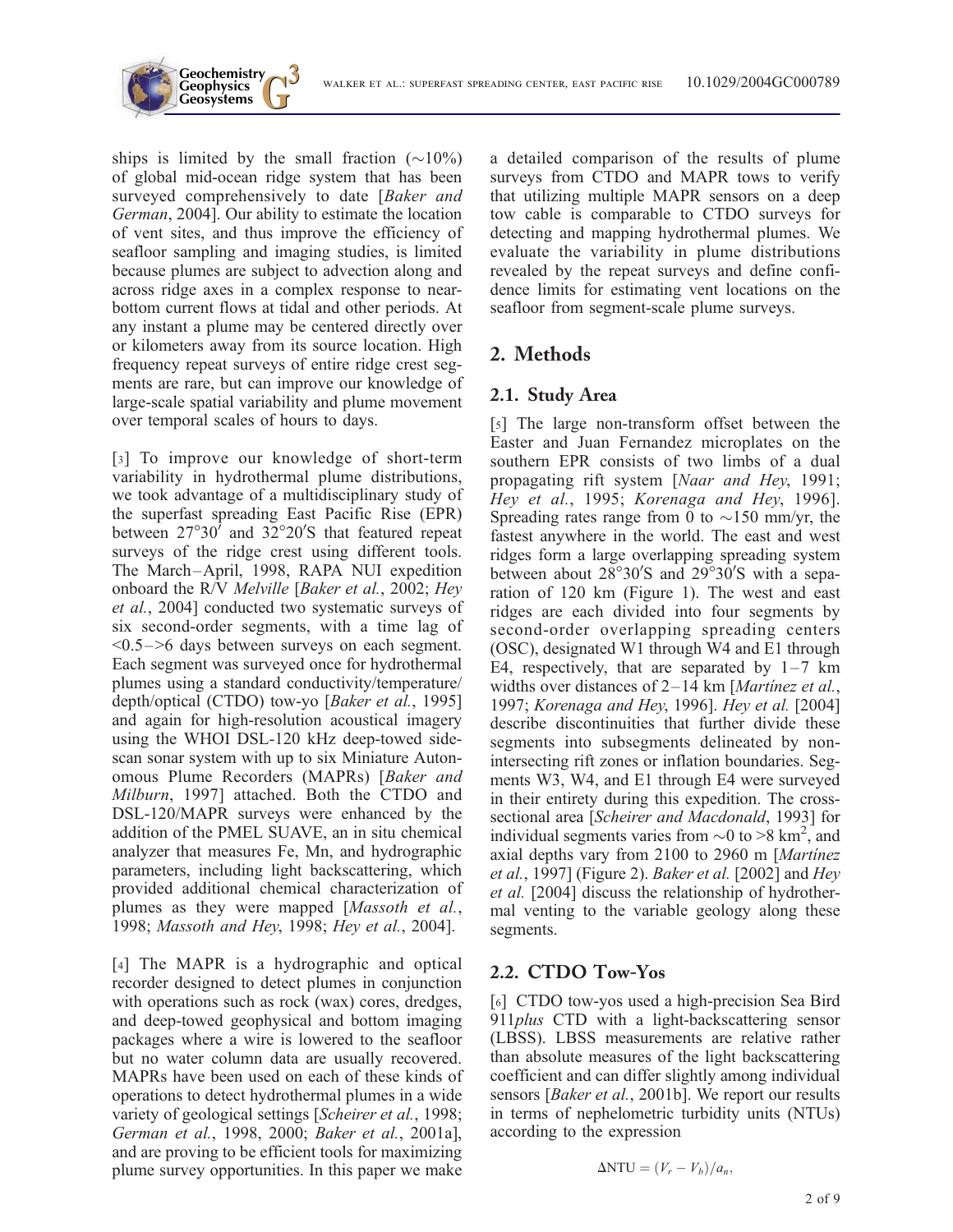

**Geochemistry Geophysics**

Figure 1. Ridgecrest bathymetry of the six segments surveyed. SeaBeam data from Hey et al. [1995] and Martinez et al. [1997], augmented by new data from RAPA NUI expedition [Baker et al., 2002].

where  $\Delta$ NTU is the plume LBSS anomaly relative to ambient seawater,  $V_r$  is the raw voltage reading of the LBSS,  $V_b$  is the background voltage of ambient water not affected by hydrothermal plumes, and  $a_n$  is a factor unique to each LBSS determined from a laboratory calibration using formazine [Baker et al., 2001b]. LBSS response is from 0–5v, and field calibrations have shown that for typical deep-sea particles, the mass concentration,  $C_m$ , is related to  $\triangle NTU$  by  $C_m = -0.003 +$ 

 $0.39(\Delta NTU)$ ,  $r^2 = 0.97$  [Baker et al., 2001b]. Confidence limits on the slope at the 95% level are  $\pm 0.019$ . The confidence interval (at the 95% level) for predicting  $C_m$  is  $\pm 0.004$  mg/l for a  $\Delta NTU$  of 0.1 and  $\pm 0.008$  mg/l for a  $\Delta NTU$  of 0.3.

[7] The CTDO tow-yo traces a sawtooth path along the trackline by vertically cycling the instrument/bottle package through the bottommost  $\sim$  500 m as the ship steams ahead at 2–3 km/hr. For this study, 24 Hz CTDO data were averaged over 5 s intervals yielding data resulting in a vertical spacing of 5–10 m with maximum depths to within 10–20 m of the seafloor and minimum depths determined by real-time observation of ambient seawater above all plume anomalies. The wavelength of the vertical legs of the sawtooth path was 0.5–1 km.

#### 2.3. Fixed MAPR Array/Side-Scan Sonar Tow

[8] MAPRs are lightweight, rugged, and uncomplicated self-contained instruments for recording temperature, pressure and optical data in conjunction with a wide variety of oceanographic operations [Baker and Milburn, 1997]. Temperature is recorded using a YSI 46006 thermistor  $(0.001^{\circ}$ C resolution, 2.5 s maximum time constant) mounted in a titanium probe extending from the top end cap. A Paine strain gauge sensor with a range of 0– 33,775 kPa (minimum) and a resolution of 1.35 kPa (0.135 db) measures pressure. A LBSS, the same type as on the CTDO package, senses backscattered light.  $\Delta N T U$  is calculated in the same manner as for the CTDO tow-yos.

[9] As many as six MAPRs were attached to the tow cable of the DSL-120 side-scan sonar, including one unit suspended 40 m below the depressor weight (Figure 3). An additional LBSS sensor was mounted on the weight itself as part of the PMEL SUAVE in-situ chemical analyzer [Massoth et al., 1998; Massoth and Hey, 1998]. The DSL-120 was towed at a nominal height of 100 m above bottom at 2–3 km/hr. Data were thus acquired along fixed parallel paths above and below the DSL-120 within the depth range of 60 to 300 m above bottom (and to 420 mab on W3). A 15 s sampling interval provided horizontally spaced records approximately every 10 m at the normal DSL-120 tow speed.

#### 3. Results

[10] Over 600 km of axis were completely surveyed twice during the cruise. For both the MAPR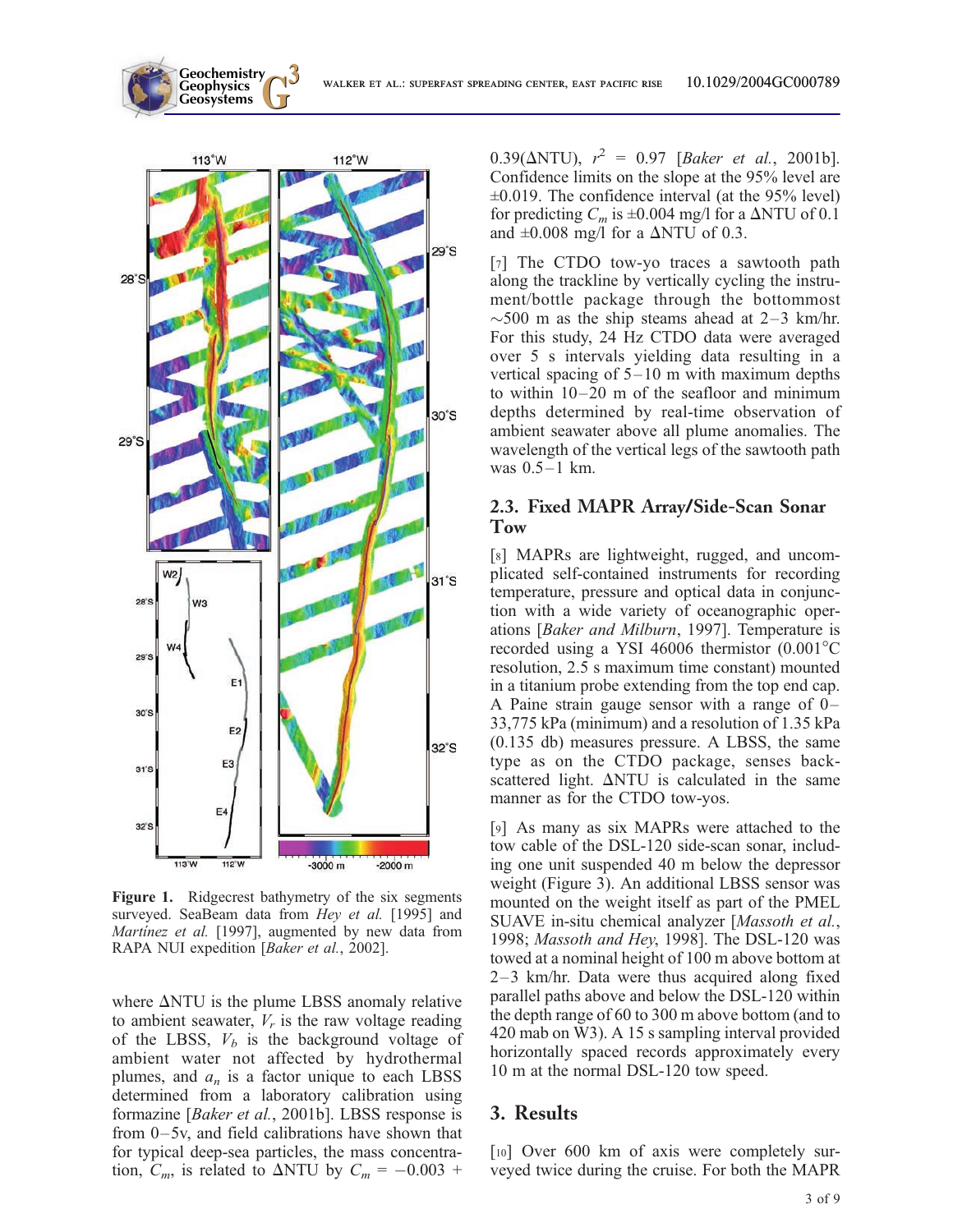



Figure 2. Along-axis trends in full spreading rate (dashed line), net elevation of the ridge axis (gray solid line), and the cross-sectional area of the ridge crest (dark solid line) for the west (top) and east (bottom) ridges. Extent of OSCs separating each segment indicated by shaded zones, and extent of the overlapping dueling propagators marked by arrows at the top of each panel [after Baker et al., 2002].

and CTDO surveys, plumes are imaged as  $\Delta N T U$ values plotted as individual data points scaled by color (Figure 3). This technique, compared to contouring the data, better visualizes detailed differences between the two types of surveys at multisegment scales. Both surveys detected hydrothermal plumes on each segment and displayed similar intensities and overall distributions. The most concentrated and continuous plumes were found along segments W3/W4 from  $27^{\circ}40'$ S to  $28^{\circ}44'$ S, and segments E3/E4 from  $31^{\circ}00'$ S to 31°58'S. Segments E1 and E2 had generally weaker hydrothermal signals, and neither survey detected substantial plumes along the overlapping propagators of both ridges where spreading rates and ridge cross-sectional inflation are low (Figure 2).

[11] Beyond this overall agreement, we found noticeable differences in the details of the plume distribution mapped from each survey. These differences include minor changes in the vertical

and horizontal plume structure, lateral displacement of plumes by several kilometers, and plumes observed on only one of the surveys. Fine-scale differences in the plume structure and intensity are inevitable given that the MAPR data are highresolution in the horizontal whereas the CTDO data are high-resolution in the vertical. To illustrate these differences we plotted the section of segment E3 between  $31^{\circ}00'$  and  $31^{\circ}18'$ S on an expanded scale as a contour plot (Figure 4). An active hydrothermal source near  $31^{\circ}09'$ S was first identified from a near-bottom density inversion (interpreted as a buoyant plume) detected during the CTDO tow, and confirmed in January 1999 by the discovery of a high-temperature vent field at 31°09′S [*Lupton et al.*, 1999]. The time difference between CTDO and MAPR surveys along this portion of segment E3 ranged from 0.3 to 1.2 days, the tows were conducted in opposite directions with the CTDO survey occurring first. Both transects yield downward inflection of the  $\Delta N T U$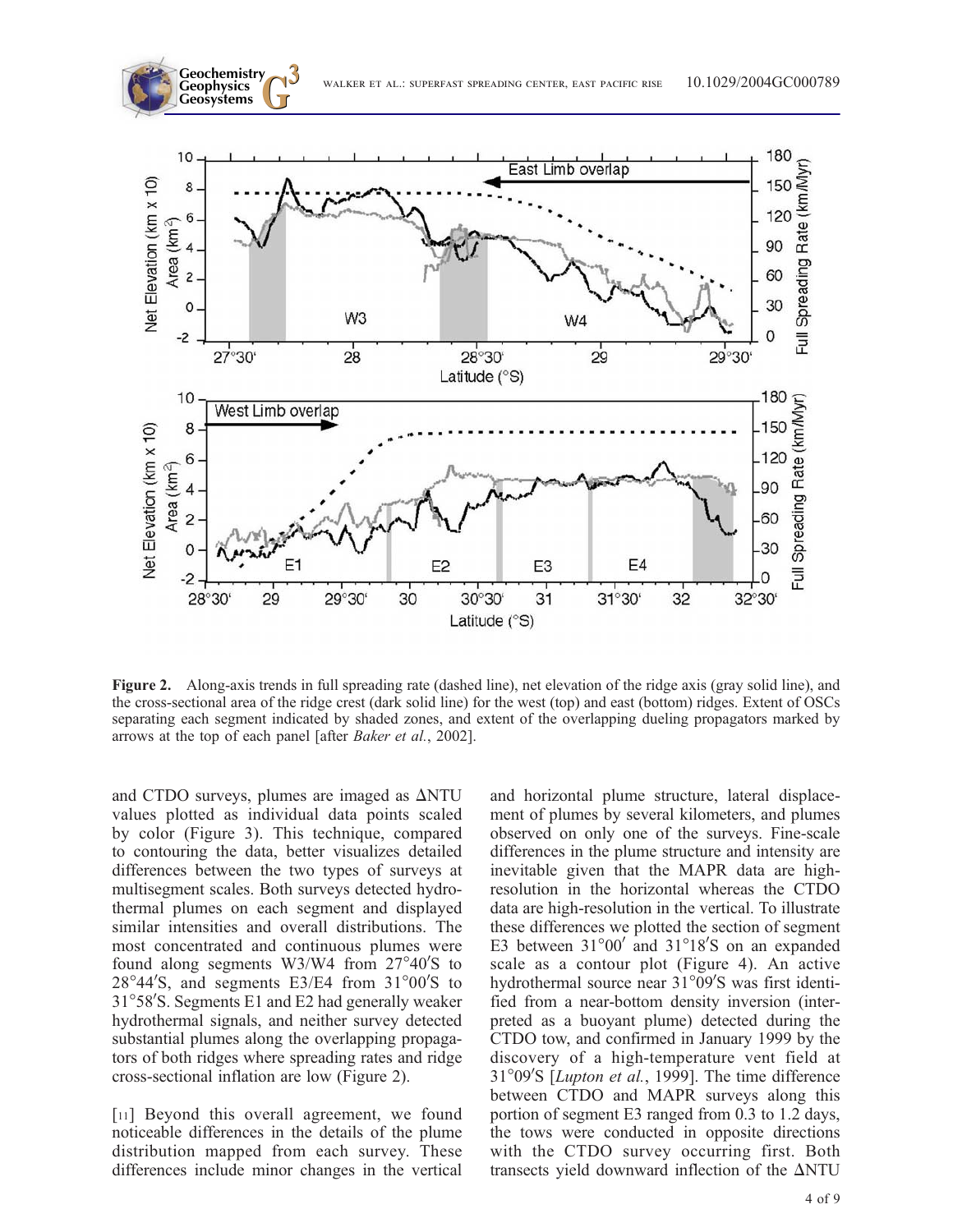WALKER ET AL.: SUPERFAST SPREADING CENTER, EAST PACIFIC RISE 10.1029/2004GC000789

**Geochemistry Geophysics**



Figure 3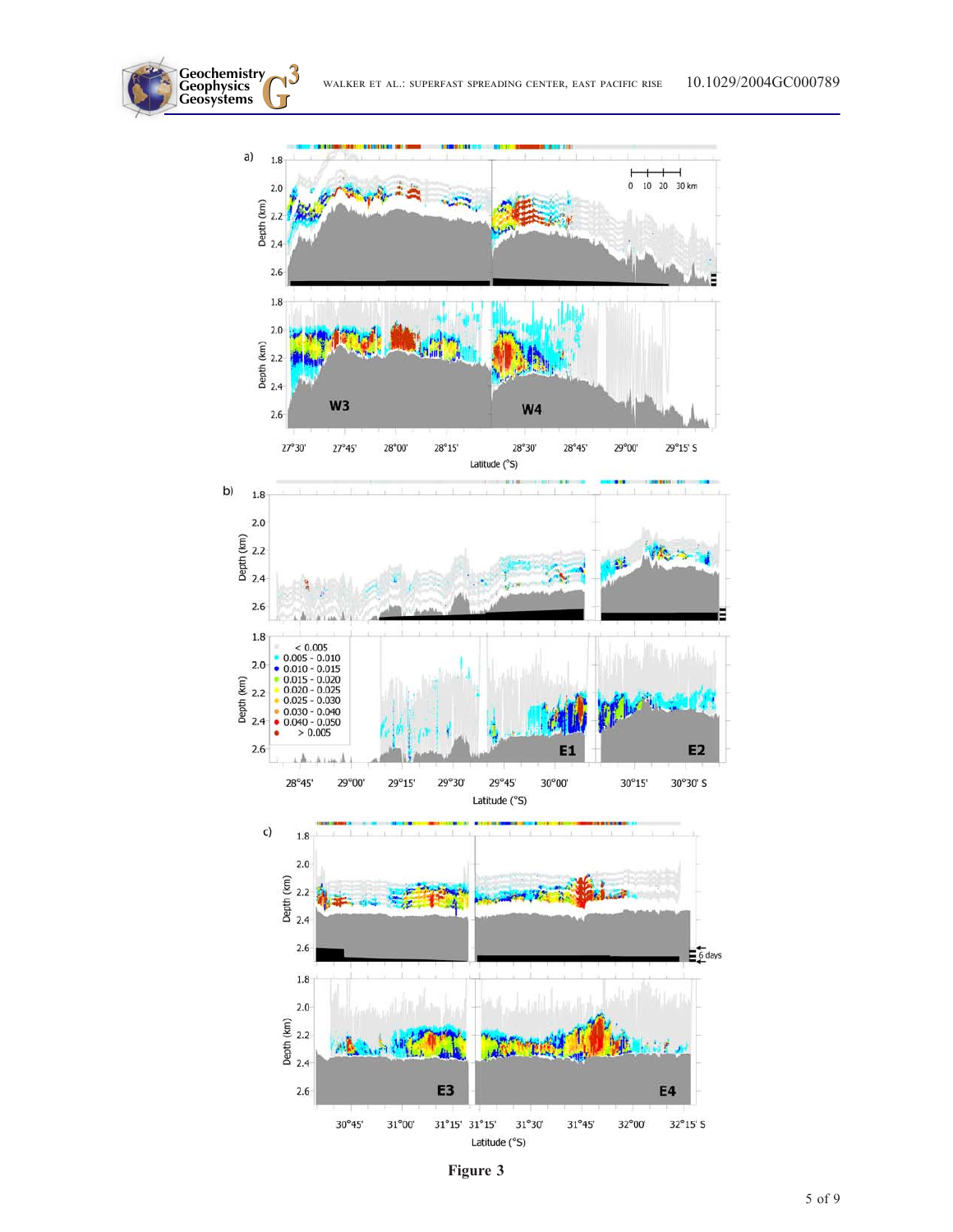

Figure 4. Contour plot of (top) MAPR and (bottom) CTDO  $\triangle NTU$  data from a portion of segment E3. Black dots show actual location of data points within the gridded field. Grid line spacing for MAPR plot is  $x = 100$  m,  $y = 30$  m. Grid line spacing for CTDO plot is  $x = 500$  m,  $y = 10$  m. Time difference between the initial CTDO tow and the subsequent MAPR tow is shown as black block at the bottom of the MAPR frame. A high-temperature vent field was discovered at  $31^{\circ}09'$  in 1999 [Lupton et al., 1999].

contours, indicating a dispersing plume fed by the seafloor hydrothermal source near 31°09'S, but in the MAPR survey the plume appears somewhat thicker and more continuous between  $31^{\circ}03'$ S to  $31^{\circ}06'$ S and  $31^{\circ}09'$ S to  $31^{\circ}10.5'$ S. These differences are likely a function of both contrasting resolution between the two methods and the elapsed time between surveys. Plume similarities are greatest where the time difference is smallest  $(0.3)$  days at  $31^{\circ}18'$ S) and least where the time difference is largest  $(1.2$  days at  $31^{\circ}00'$ S), but the overall extent and intensity of the plume are quite

**Geochemistry Geophysics**

> similar. Integration of  $\Delta NTU$  values for each found a difference of <20% between the two sections.

> [12] The vertical range of MAPR surveys is limited by the number of available instruments, their placement along the tow cable, and the optimal operating distance above bottom required for the DSL-120. In contrast, the real-time monitoring and vertical mobility of CTDO surveys enable operators to fully cycle the sensors between very near the seafloor and well above any observed tracer anomalies to completely define the vertical extent of the plumes.

Figure 3. MAPR (top panels) and CTDO (bottom panels)  $\Delta NTU$  data along (a) west ridge segments W3 and W4, (b) east ridge segments E1 and E2, and (c) east ridge segments E3 and E4. Black blocks at the base of each MAPR panel show the time difference between MAPR and CTDO tows  $(0-6 \text{ day range})$ . The color bar at the top of each segment shows data from the SUAVE LBSS mounted on the DSL-120 depressor weight and towed 100 m above bottom. MAPRs were vertically spaced on the tow wire above the depressor weight at 20 –40 m intervals. No MAPR was hung below the depressor weight for the tows along segments W3 and E4. The truncated record and data gaps along segment W3 were due to LBSS bracket damage on three of the MAPRs. The high  $\Delta NTU$  values at the very north end of segment E1 during the MAPR survey are due to separate, brief periods of noise in two different LBSS records.  $\Delta$ NTU scale is shown in Figure 3b.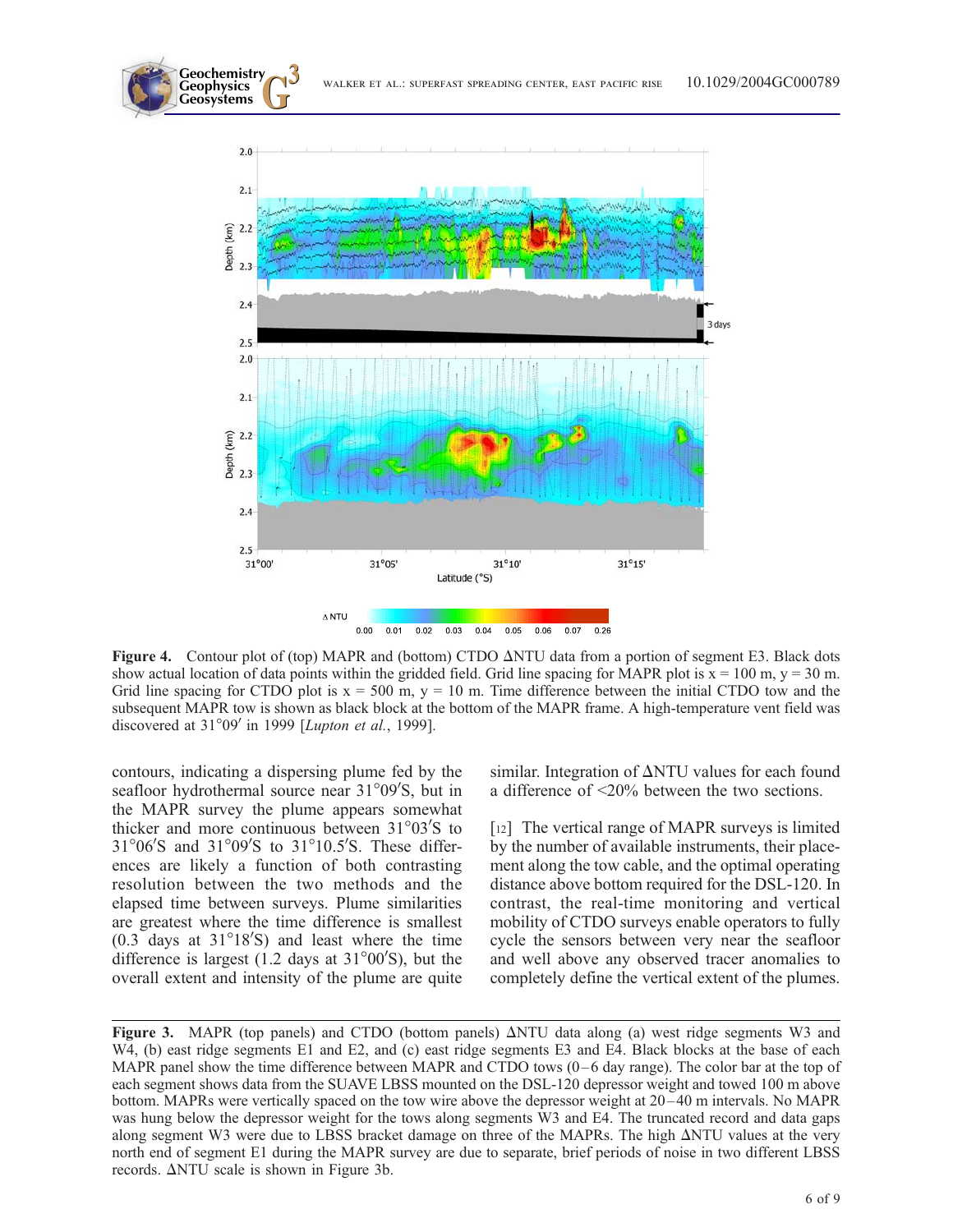For example, for operational reasons we hung no MAPR below the clump weight of the DSL-120 along segments W3 and E4, so plume information is lacking for the lowermost 100 m, markedly compromising the imaging of the near-bottom plumes (Figure 3). On segments E3 and E4 we likely missed the top of some of the highest-rising plumes. While these differences in data distribution provide different views of plume structure, they cannot account for the displacement or presence/ absence of entire plumes between surveys.

**Geochemistry** Geophysics<br>Geosystems

[13] Large-scale differences appear to be related to the time difference between the two surveys at any given ridge location, which ranged from  $\leq 0.5$  days to >6 days (Figure 3). Segments where both tows were conducted in the same direction have a uniform time difference (W3, E2, E4), whereas those with tows in opposing directions have strongly varying differences that increase with the length of a segment (W4, E1, E3).

[14] The best agreement in the location and extent of intense plumes between MAPR and CTDO surveys occurred along segments W3 and most of E3 where the time between surveys was 2 days or less. Robust plumes centered at  $27^{\circ}44'$ S (W3),  $27^{\circ}52'$ S (W3),  $28^{\circ}03'$ S (W3), and  $31^{\circ}09'$ S (E3) changed little in intensity or location between surveys. By comparison, CTDO-located plumes centered at  $28^{\circ}24^{\prime}S$  (W4) and  $31^{\circ}50^{\prime}S$  (E4) were noticeably displaced in the MAPR surveys about 3 days later. The W4 plume migrated 11 km south from  $28^{\circ}24'$ S to  $28^{\circ}30'$ S over 3.4 days, while the E4 plume migrated 9 km north from  $31^{\circ}50'$ S to  $31^{\circ}45'$ S over 2.7 days. Net speed for both migrations was  $\sim$ 3.8 cm/s, a reasonable value for nearbottom ridge crest currents over time spans longer than tidal and inertial periods [Crane et al., 1988; Thomson et al., 1990; Cannon and Pashinski, 1997]. Note, however, that this estimate includes only the along-axis component of flow.

[15] Distinct differences can also be seen on segments E1 and E2 where the time interval between surveys exceeds  $\sim$ 3 days. On segment E1, the MAPR survey found only a small but intense signal at  $\sim$ 30°02'S and perhaps the edge of a plume at the end of the tow at  $30^{\circ}09'$ S. A CTDO survey 4–5 days later also detected a single plume but somewhat farther south at 30°07.5<sup>'</sup>S, though this plume may in fact be the same feature barely imaged at 30°09'S during the MAPR tow. Plumes over segment E2 were similar during both surveys except for some minor plume maxima near  $30^{\circ}23'$ S seen only on the MAPR tow.

[16] One of the most significant differences between the MAPR and CTDO surveys occurred along the E2/E3 OSC. Comparisons here are difficult, however, as the CTDO and MAPR tow paths did not precisely overlap. Because of the small size of this OSC, a maximum 1.5 km separation across an axial length of 3.5 km, the CTDO towpath followed neither limb but passed from E2 to E3 over the OSC basin. The DSL-120/ MAPR array was towed separately over the axial delineations for both E2 and E3. The absence of a strong plume over the eastern limb and basin of the OSC (i.e., CTDO and MAPR tows on E2) but an intense plume on the western side (i.e., MAPR tow on E3) suggests that E3 but not E2 hosts hydrothermal activity here, and that no easterly component to the deep local flow was active during our observations. A similar plume asymmetry has been documented on cross-axis tows at other locations on the northern [Baker et al., 1994] and southern [Baker and Urabe, 1996] EPR. The lag of 6 days between the CTDO and MAPR surveys at the northern end of E3 was the greatest of the cruise and could also be a factor in the dissimilarity of plume distributions along this section. The CTDO tow-yo for the remainder of E3 (south of  $\sim$ 30 $\degree$ 44'S) began less than 2 days prior to the MAPR survey, and also shows evidence of the strong plume in the area of the OSC observed by the MAPRs.

[17] Despite the short-term variations in plume distributions between the MAPR and CTDO surveys, we observed little difference in the total extent of plume coverage over the entire survey area. For each survey, we calculated plume incidence  $(p_h)$  [Baker and Hammond, 1992; Baker et al., 1994, 1996, 2004] as the fraction of linear ridge axis overlain by significant plumes, an inferential index of the extent of hydrothermal vent fields on the seafloor. Identification of ''significant'' plumes is unavoidably subjective, and in this study we use  $\Delta N T U$  values greater than a threshold value of 0.015 for calculating  $p<sub>h</sub>$ . Optical anomaly gradients at the edges of most plumes are sharp, so determination of  $p_h$  is not highly sensitive to the threshold value. The value selected here effectively filters out low-level background noise in the LBSS signal and ignores the most dilute edges of the dispersing plumes which are not likely to be located directly over seafloor discharge sites. Plume incidence for the entire study area during the MAPR survey was 0.47 while the CTDO survey yielded a  $p_h$  of 0.43 (Table 1). When only the portions of the east and west ridges with full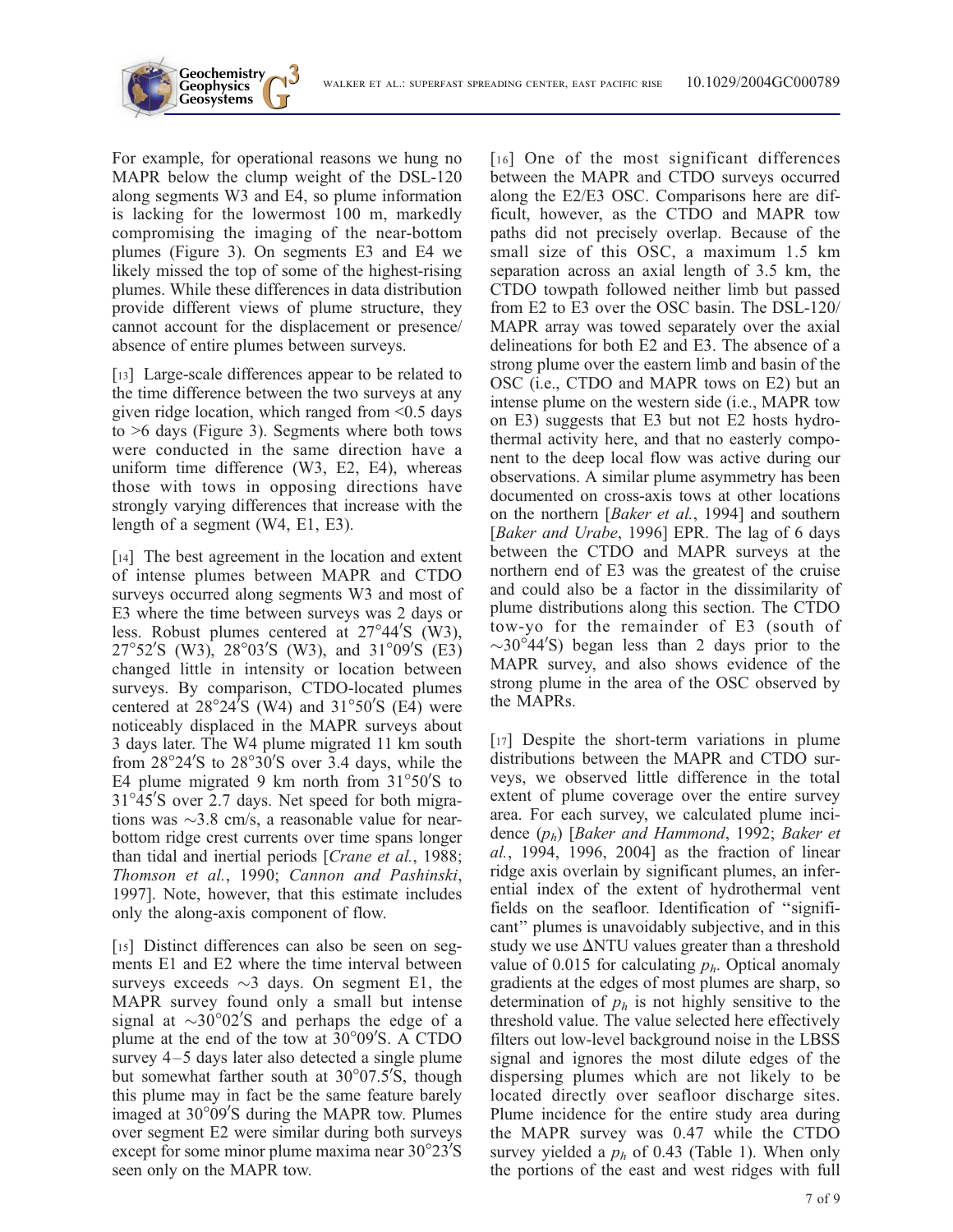| Segment                | Segment Length, km | CTDO $p_h$ | Multiple MAPR $p_h$ | Single MAPR $p_h$ |
|------------------------|--------------------|------------|---------------------|-------------------|
| W <sub>3</sub>         | 112                | 0.72       | 0.73                | 0.60              |
| W <sub>4</sub> (whole) | 122                | 0.25       | 0.38                | 0.34              |
| $W4$ (<130 km/Ma)      | 71                 | 0.00       | 0.03                | 0.00              |
| $W4$ (>130 km/Ma)      | 51                 | 0.60       | 0.85                | 0.81              |
| E1 (whole)             | 168                | 0.12       | 0.10                | 0.09              |
| $E1$ (<130 km/Ma)      | 118                | 0.00       | 0.03                | 0.00              |
| $E1$ (>130 km/Ma)      | 50                 | 0.39       | 0.28                | 0.28              |
| E <sub>2</sub>         | 64                 | 0.36       | 0.42                | 0.26              |
| E3                     | 83                 | 0.55       | 0.72                | 0.63              |
| E4                     | 111                | 0.77       | 0.68                | 0.68              |
| Total                  | 660                | 0.43       | 0.47                | 0.41              |
| $\leq$ 130 km/Ma       | 189                | 0.00       | 0.03                | 0.00              |
| $>130$ km/Ma           | 471                | 0.60       | 0.64                | 0.57              |

**Table 1.** Plume Incidence  $(p_h)$  Calculated for CTDO, Multiple MAPR, and Single MAPR Surveys

spreading rates >130 km/Ma are considered,  $p_h$ increases to 0.64 and 0.60 for the MAPR and CTDO surveys, respectively. These results closely agree with the value of 0.60 found for plumes overlying the superfast spreading EPR between 13°50'S and 18°40'S [Baker and Urabe, 1996], and support the hypothesis of a linear relation between  $p_h$  and spreading rate, a proxy for the long-term magmatic budget of a multisegment ridge section [Baker and Hammond, 1992; Baker et al., 1996; Baker and German, 2004]. Moreover, the good agreement between the two surveys greatly improves our confidence that a single detailed survey can provide a reliable view of large-scale plume distributions.

**Geochemistry Geophysics**

[18] Since a full suite of MAPRs may not be available for every study, we calculated  $p<sub>h</sub>$  using  $\Delta$ NTU from only a single horizon to see what effect having just one MAPR would have on the ability to determine a representative  $p<sub>h</sub>$  value. We chose the LBSS integrated with SUAVE and mounted on the DSL-120 depressor weight towed at 100 m above bottom because the experience of this survey, as well as many others [Baker et al., 1995], shows this level is most likely to fall within the plume core. The  $p_h$  at this distance above bottom was 0.41 for the total length of ridge sampled and 0.57 for that portion with >130 km/Ma spreading rate, comparable to the values calculated when using all available sensors.

#### 4. Conclusions

[19] MAPRs offer a means to detect hydrothermal plumes during oceanographic operations where water column data are not normally collected. An array of MAPRs fixed at several depths on a deeptow cable can describe the overall distribution and intensity of hydrothermal plumes on segment-scale surveys in detail comparable to CTDO tow-yos. Plume distributions during this expedition were fundamentally similar, except some plume locations changed by as much as  $\sim$ 10 km, presumably the result of advection by local currents. On the basis of this variability, confidence in assigning positions to undiscovered vent fields using only the locations of neutrally buoyant plumes observed on a single CTDO or MAPR survey would be no better than  $\sim$ 10 km. CTDO tows are more suitably equipped to detect near-bottom density inversions caused by buoyant plumes, which can pinpoint active discharge locations. With the MAPR/sidescan sonar combination, however, plume distribution is simultaneously acquired with seafloor geological imagery, making for a very efficient sampling strategy.

[20] The ability to determine segment-scale values of plume incidence is comparable between CTDO tow-yos and fixed MAPR array tows, and even a single MAPR towed at the typical plume height for this region  $(\sim 100 \text{ m}$  above bottom) can provide a useful estimate of the plume distribution comparable to more detailed surveys.

### Acknowledgments

[21] This work was funded by the NOAA VENTS program and by NSF Program grants OCE-9529737 and OCE-9906896. Special thanks go to Hugh Milburn, Chris Meinig, Pat McLain, and Dennis Holzer for designing and building the MAPRs. The officers and crew of the R/V Melville and the engineers and technicians of the WHOI DSL-120 group made